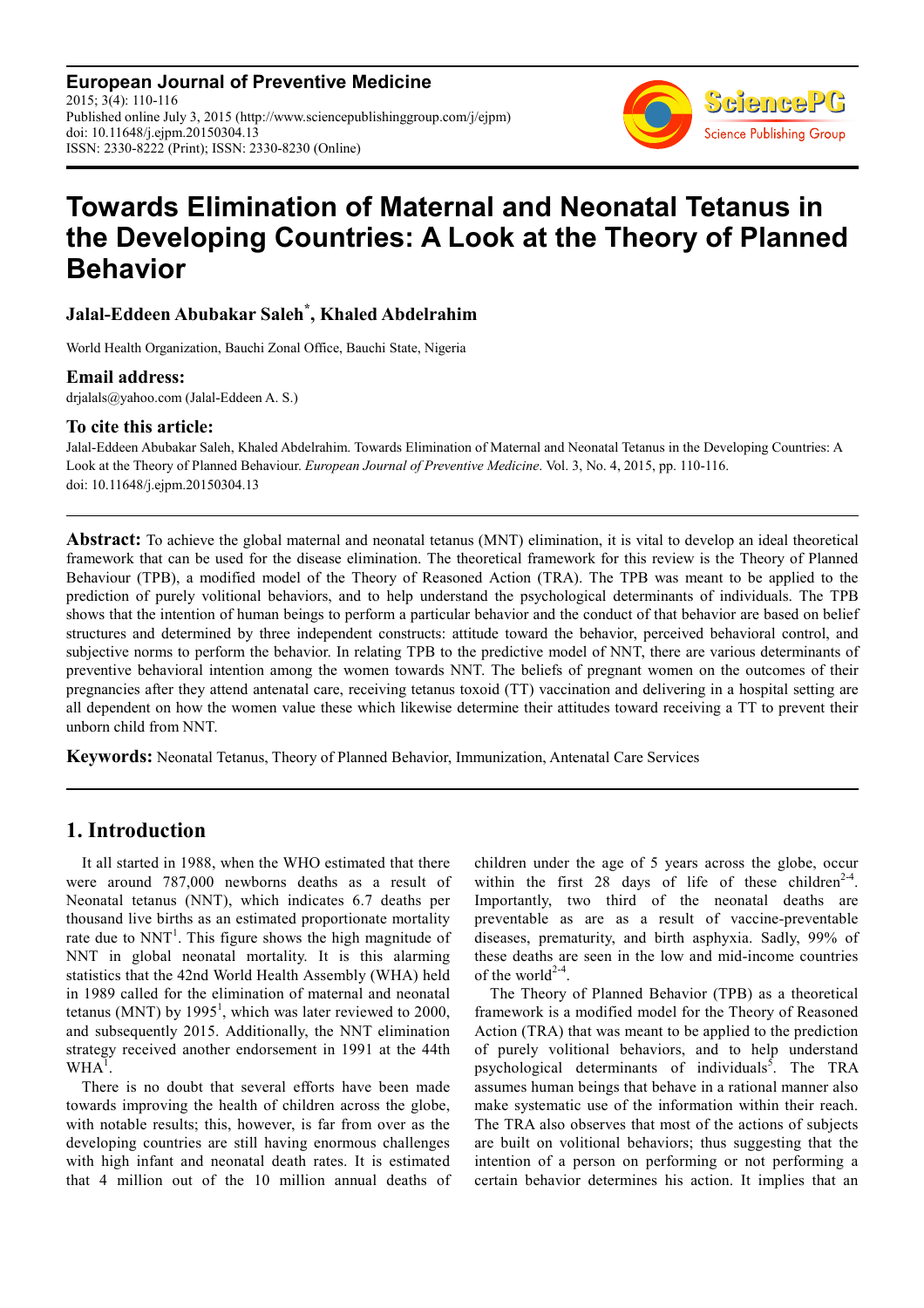individual's intention depends on two essential determinants: the first is an attitude towards individual's behavior, which is vital in the evaluation of positive or negative attributes of the individual in performing the behavior; the second determinant is the perception of the social pressures on the person on performing or not to performing the behavior under study<sup>5</sup>.

# **2. Historical Perspective of the Theory of Planned Behavior**

In 1985, the TRA was later expanded to TPB with the addition of the concept of perceived behavioral control<sup>6</sup>. The expansion was because of the observation that many behaviors are not under complete volitional control<sup>6</sup>. The TPB aims to address some of the inadequacies of the TRA especially when dealing with uncompleted volitional control<sup>7</sup>. Thus, the emergence of TPB serves as a means of providing a framework that is better in understanding actions of the subjects more than the TRA. Additionally, the TRA/TPB highlights individual motivational factors that are considered key elements to the likelihood of performing an exact behavior focusing on the theoretical concepts<sup>8</sup>. Additionally, the TRA/TPB can predict the number of different health related behaviors to explain the variance in behavioral intention, and can also explain individual's social behavior using "social norm" as a variable.

### **3. The Theory of Planned Behavior**

The TPB significantly emphasizes on how behavioral intention of humans can be carried out. TPB helps researchers to understand the distinction between what an individual intends to do and what the individual will do. It is often, expected that people will perform a particular behavior when they plan to attempt once again more especially when they believe to have control over it; this is notwithstanding the fact that behavioral intentions and expectations could differ based on the situation. Furthermore, the behavioral intentions of humans do change upon realizing that they do not entirely have the volitional control of their behavioral goal. Additionally, the actual behavior of individuals could be predicted more accurately based on their behavioral expectations better than their behavioral intentions<sup>5</sup>.

Thus, both the TRA and TPB entails that the decision of each to perform a particular behavior is grounded on information available from external and internal sources. Accordingly, TPB shows that the intention of human beings to perform a particular behavior and the conduct of that behavior are determined by three independent constructs that are based on belief structures: attitude toward the behavior, perceived behavioral control, and subjective norms to perform the behavior<sup>8</sup>. These behavioral determinants are based on three belief structures, namely: behavioral beliefs, normative beliefs, and perceived beliefs.

The behavioral beliefs are beliefs on the behavioral outcome as well as the outcome evaluations; the normative beliefs are concerned with the normative expectations of others, and the approval/disapproval on the behavioral performance, and perceived beliefs are concerned with the perceived factors, which impact on the easiness or difficulty of the performance of the behavior<sup>8</sup>.

### *3.1. Attitude to Behavior*

The first determinant of behavioral intention of an individual is the attitude. The measure of attitude also determined by behavioral beliefs, can be done using perceived positive as well as negative of performance of a particular behavior<sup>9</sup>. It underscores the fact that when an individual feels that the outcome of performing a particular behavior will turn out to be positive, the person will have a positive attitude towards performing that behavior. Additionally, if an individual feels that performing a certain behavior will turn out to be negative, the person will state the negative behavior that comes with that action<sup>5</sup>.

Furthermore, the behavioral attempt of an individual is dependent on the several factors that include personal and external; this could influence control over a person's behavior. Thus, it is clear that using TPB, the determinants of an individual's attitude towards performing the behavior is different; an example to this is that the attitude of a person towards behavioral trial and success often differs from the attitudes towards behavioral trial and failure<sup>5</sup>. However, respective and subjective probabilities of the events could be used to weight these ideas. Once again, attitude towards the success and failure of behavioral attempts could also serve as the determinant of the beliefs of individuals. Hence, attitude could be regarded as a function of significant beliefs vis-à-vis the probable effects of success or failure in the behavioral performance. In absolute terms, and where success is discreetly assumed, these beliefs are more to do with performing a volitional behavior. In contrast, these beliefs are unlikely when looking at a person's thoughts; this is more so when the behavior is seen as failed performing volition<sup>5</sup>.

#### *3.2. Subjective Norm*

This is the second determinant of a person behavioral intention. The subjective norm is considered an individual's perception of getting approval or disapproval in the performance of behavioral intention<sup>8</sup>. Importantly, subjective norm is determined by the individual's normative beliefs concerning a perceived social pressure from significant others; this motivates the behavior of an individual to be able to meet the expectations of the significant others. Additionally, if the significant others perceive a certain behavior to be negative, then the individual would state a negative subjective norm, in an effort to achieve their anticipations<sup>8</sup>.

In the subjective norm, there is a need to underscore the fact that the referent factor is vital as it is serves as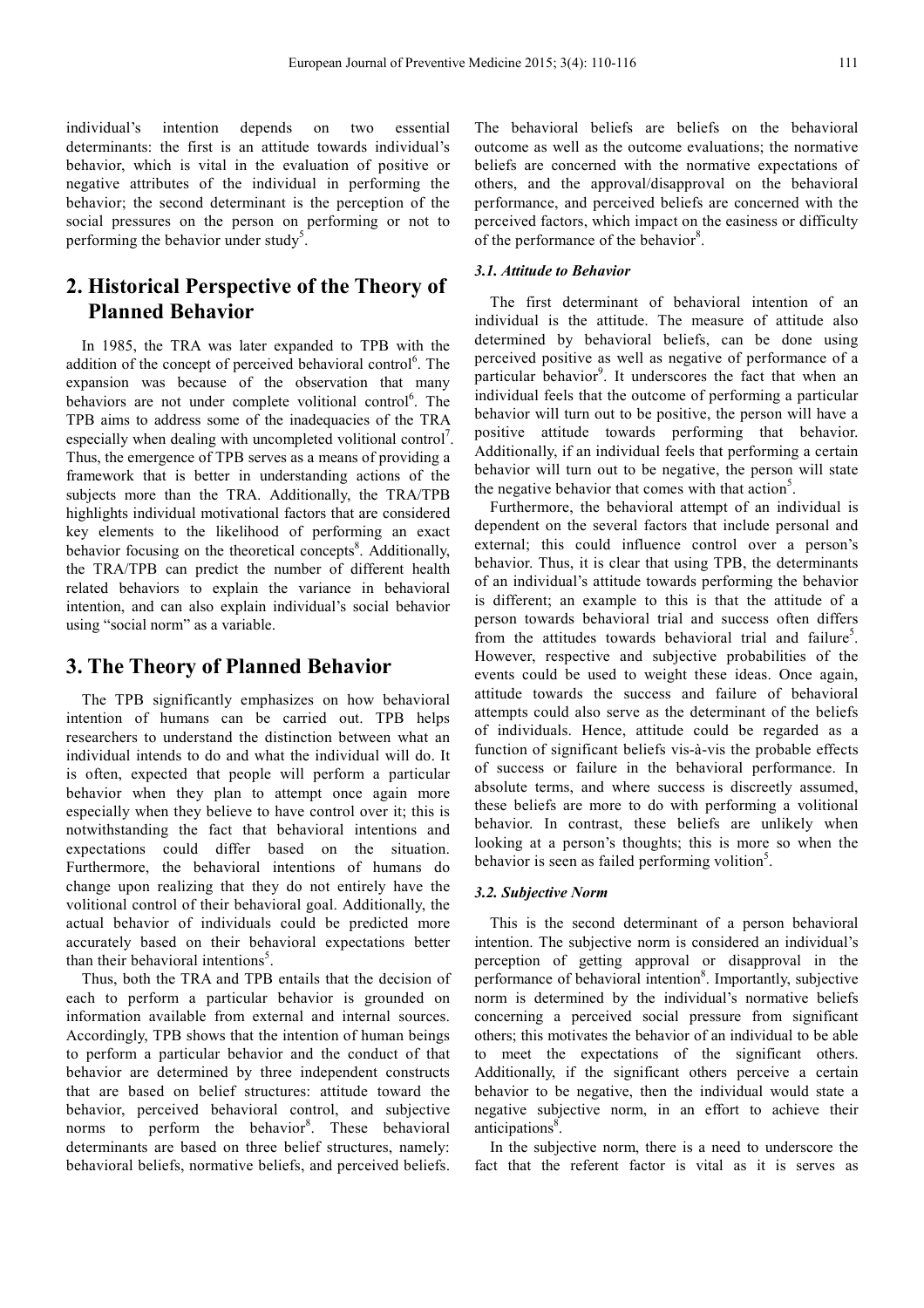recommending an effort for people to approve the behavior and believe on the likelihood of succeeding the effort<sup>8</sup>. Also, attempts to understand the determinants of subjective norm would require a person to elicit salient normative beliefs. which regards specific referents; this multiplies the behavior of a person with the corresponding motivation to comply with it $8$ .

#### *3.3. Perceived Behavioral Control*

This is the third determinant of the TPB. The concept of perceived behavioral control denotes appraisals of people's ability to perform behavior<sup>6</sup>. This construct aims to predict not behavioral intention but also when the perceptions of control by people correctly matches their control over the behavior. Thus, this should reflect the person's actual performance of the behavior. The perceived behavioral control reflects the actual behavioral control of a person. Additionally, perceived behavioral control is also underlined by control beliefs of factors (external or internal), which may inhibit or smoothen performance of the behavior; these factors include perceptions of barriers, inhibitions, talents, resources, and opportunities $6,10$ . The perceived behavioral control also serves as part of the beliefs of individuals regarding the difficulty or easiness of performing a behavior<sup>8</sup>.

People are more likely to perceive a high degree of behavioral control when they perceive they have access to the essential resources and opportunities with no obstacles towards performing the behavior $11$ . It was observed that its perceived power weights each control factor in facilitating or inhibiting performance of the behavior by a person; this shows that perceived control often work in tandem with behavioral performance. However, this perception gets stronger when the perceived control tallies with a good reason for the actual control<sup>8</sup>.

The need for people work on "self-efficacy" will support assessing the relationships of perceived control and behavioral performance towards overcoming certain phobias or strong habits<sup>12</sup>. Although there are differing views on evaluating the power of factors that could facilitate or inhibit performance of the behavior, this should be weighted by the frequency of their occurrence<sup>11,13</sup>. However, other researchers suggested that both constructs should be measured and that there is a need to distinguish perceived control over behavior (that is a variant of perceived behavioral control) from perceived confidence in one's own ability to perform the behavior (i.e. self-efficacy) <sup>14</sup>. The TPB considers the influence of the past behavior on present behavioral performance. The past behavioral performance of a person often has an influence on the present; this is independent of these constructs (behavioral intentions, attitudes, subjective norms, or perceived behavioral control). The past behavioral performance has an effect on the present behavior especially when somebody has complete control and deals with a volitional behavior<sup>8</sup>.

### **4. Relating Theoretical Framework with the Research**

The TPB as a theoretical framework has been used to predict a number of different human behaviors. Through the use of three predictors (attitude, subjective norm and perceived behavioral control), the TPB shows that the determinant of human behavior is the intention to perform the behavior $8$ . Applying TPB to the predictive model of NNT, there are various determinants of preventive behavioral intention among the women towards NNT. The beliefs of pregnant women on the outcomes of their pregnancies after they attend ANC, receiving tetanus toxoid vaccination and delivering in a hospital setting are all dependent on how the women value these which also determine their attitudes toward receiving a tetanus toxoid vaccine to prevent their unborn child from the  $NNT^{15}$ . Furthermore, the belief of women about their significant others also forms the subjective norms of women towards receiving the tetanus vaccination to serve as a means of protecting them as well as their unborn children. Additionally, the beliefs of a woman under the external and internal factors on whether to perform behavioral success forms the basis of the woman's perceived behavioral control regarding getting vaccinated with the tetanus toxoid to prevent them and their unborn children from the  $NNT^{15}$ .

In the assessment of perceived behavioral control vis-à-vis predictive intention and behavior in people, it was observed that to predict perception of control has significant contribution to intention towards reducing high risk behaviors<sup>15</sup>. It was also found that not all behaviors of humans that respond to certain actions that could be influenced by perceived behavioral control; this is because the behaviors of humans could occasionally be in the form "incomplete volitional control." Thus, applying TPB could help explain that the point that, through internal or external control factors, people could be faced with difficulties or feel ease to perform the behavior; this calls for the need to assess how perceived behavioral control is related to specific problems<sup>6</sup>.

The TPB enable researchers understand their beliefs on the outcome of the pregnancies when they get vaccinated with tetanus toxoid during antenatal clinic visits; how they value getting vaccinated with the tetanus toxoid; and their attitudes towards vaccination with tetanus toxoid in preventing them and their unborn children from NNT. This theoretical framework would help to build a framework that would help ascertain key behavioral, normative, and control beliefs that affect behaviors; this would again help to design interventions that target women of childbearing age to change their beliefs on ANC and tetanus toxoid vaccine. It also helps to affect their attitude, subjective norm, or perceived control that changes their intentions and behaviors<sup>8</sup>.

### **5. Theoretical Constructs**

In TPB, the three main theoretical constructs that act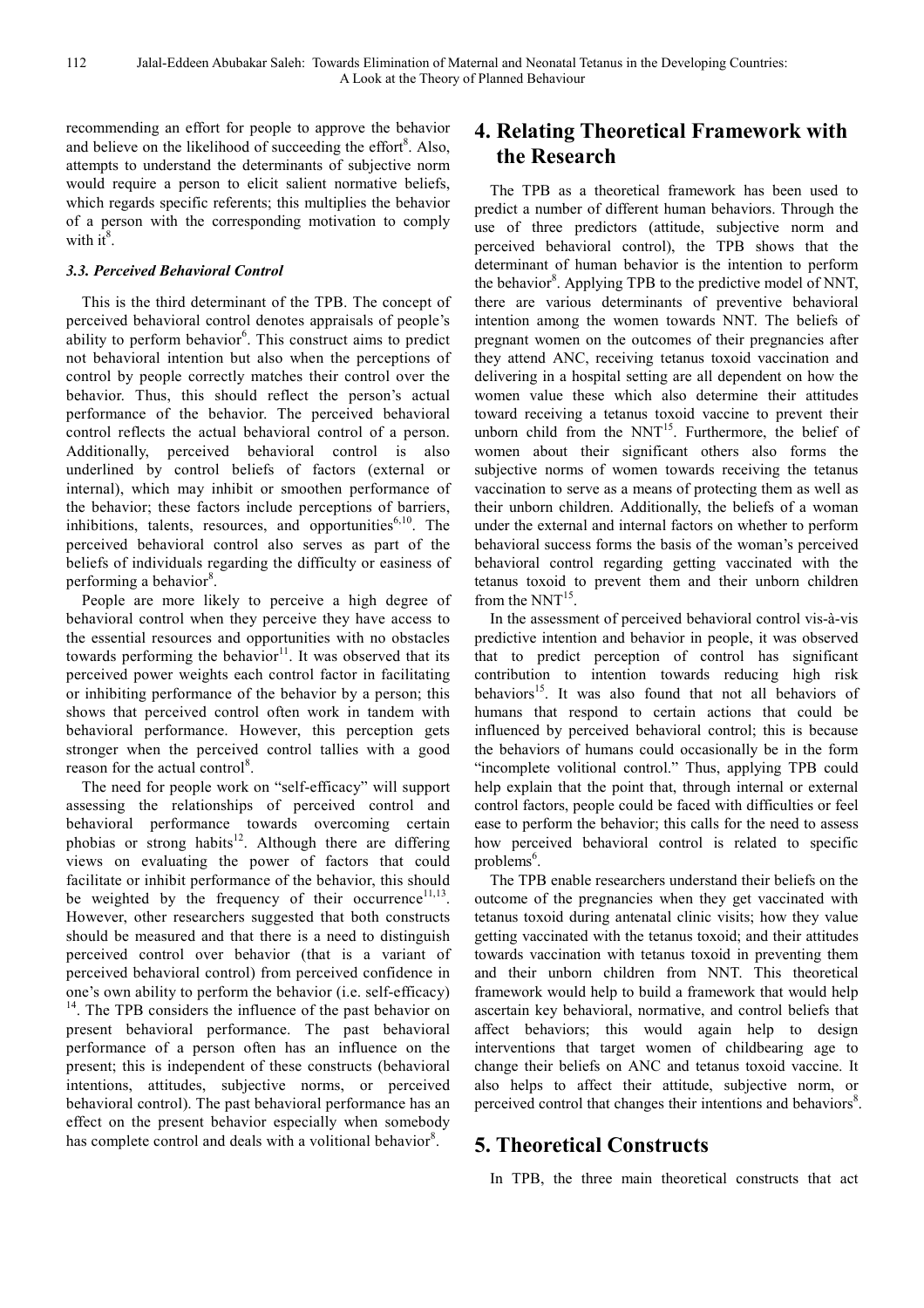through a causal chain linking behavioral beliefs, normative beliefs, and control beliefs to behavioral intentions and behaviors are attitudes, subjective norms, and perceived  $control<sup>16</sup>$ .

The role of women in a societal context as related to getting vaccinated with the tetanus toxoid to prevent NNT is that they are seen as a mother to the children, and wife as well as a household keeper to her husband. So, women are considered the backbone of every family circle. The contribution of women does not end at that, but they also contribute towards the upkeep of the family through some little income from trading, fetching water to cook for the family, washing her husband's clothes, as well as farming especially in some rural communities<sup>16</sup>. It is not surprising to see that the role of a woman changes based on the cultural norms. In spite the wind of social change blowing across the globe, the actual power in the family rests in the hands of the husband taking final decisions on issues that affect the family. Furthermore, women especially in the African culture are dependent on their husbands as they have little opportunity to study western education as men; this contributes to their lack of knowledge on issues that relate prevention and control of diseases $^{16,17}$ .

In the developing countries especially the sub-Saharan African region, decision on health matters is the responsibility of the husband and not the wife thus putting some social constraints on a woman. The decision to visit the hospital when a woman is sick or to attend ANC services when pregnant is the sole responsibility of the husband thus making it difficult for women to get tetanus toxoid vaccines to protect themselves and their unborn children $18$ . The theoretical constructs should underscore the strong influence of the social variables on health behavior of women, and that when women migrate to a new environment, there is possibility of them creating new social structures to suits them. Thus, when there are different social practices, the behavior of the woman changes as well.

# **6. The Intention of Women Towards Tetanus Toxoid Vaccine towards The Prevention Of NNT**

The TPB construct shows that the intention of an individual is the immediate antecedent of behavior; this indicates that intentions can predict behavior. The TPB underscores the relationships amongst these constructs: belief, attitude, subjective norm, perceived behavioral control, and behavioral intention; these are very distinct in comparison to those factors, which determine the possibility of conceding the behavioral intention. In the study conducted in Istanbul, the capital of Turkey, the outcome showed that 94(94.9%) of the 99(100%) women plan to receive tetanus toxoid vaccination in their next pregnancies; this is indeed a remarkably high number of women, which hitherto was not the case<sup>16</sup>. However, the intention of these women was to prevent their newborn from getting NNT.

# **7. The Attitude of Women Towards Tetanus Toxoid Vaccine towards The Prevention Of NNT**

The attitude of women towards having the tetanus toxoid vaccine to prevent their newborn from the NNT is a representation of their orientation towards the behavior as well as their readiness in responding to the behavior on getting the tetanus toxoid vaccine as a means of preventing their newborn children against the NNT. It is clear that there are different theoretical constructs through which attitude is measured. Using the TPB, attitude could be measured by combining outcome beliefs, outcome evaluation as well as perceived outcomes of the performance of a specific behavior whether positive or negative $18$ .

### *7.1. Perceived Negative Outcome of Vaccination with Tetanus Toxoid to Prevent the Newborn from Tetanus*

Several literature shows that women refuse to get the tetanus toxoid vaccination because of their negative perception that the vaccine has some associated risks for their unborn child. In another that involved 1,176 clinically recognized pregnancies, it was observed that nearly 176 would result in miscarriages and that in the remaining 1,000 live births,  $30-60$  (3–6%) would have congenital anomalies<sup>19</sup> . This could explain the negative perception of the several women from the rural areas that the tetanus toxoid vaccination is the cause of their miscarriages. This explains some of the difficulties in having a positive attitude among some of these women to get the tetanus toxoid and protect their unborn children from the NNT. Similarly, women with fear against vaccine preventable diseases often get vaccinated, while women that have negative feelings about vaccine safety are unlikely to get vaccinated $2<sup>0</sup>$ .

Furthermore, some pregnant mothers have fear on the vaccine side effects as a means of population control by rendering them infertile; the resultant negative effect of these mothers refusing the tetanus toxoid vaccines and further spreading rumors that tetanus toxoid vaccination would render the population infertile. Ironically, this phobia is more pronounced in women who are sub-fertile or have secondary infertility. Also, the method of the health promotion campaigns employed during some of these programs sometimes adds to these negative attitudes $2<sup>1</sup>$ .

Other reasons for women refusing the tetanus toxoid vaccines are the immediate side effects such as soreness and pains at the injection site, anaphylactic reactions though rare but could be fatal $^{22}$ . These side effects could also be considered as barriers linking attitudes to getting vaccinated with the tetanus toxoid vaccine prevent NNT.

#### *7.2. Perceived Benefit of Vaccination with Tetanus Toxoid as a Means of Prevention of NNT*

There is no doubt that the tetanus toxoid vaccine has saved the lives of millions of newborns across the globe since the commencement of the global NNT elimination game  $plan^{23}$ .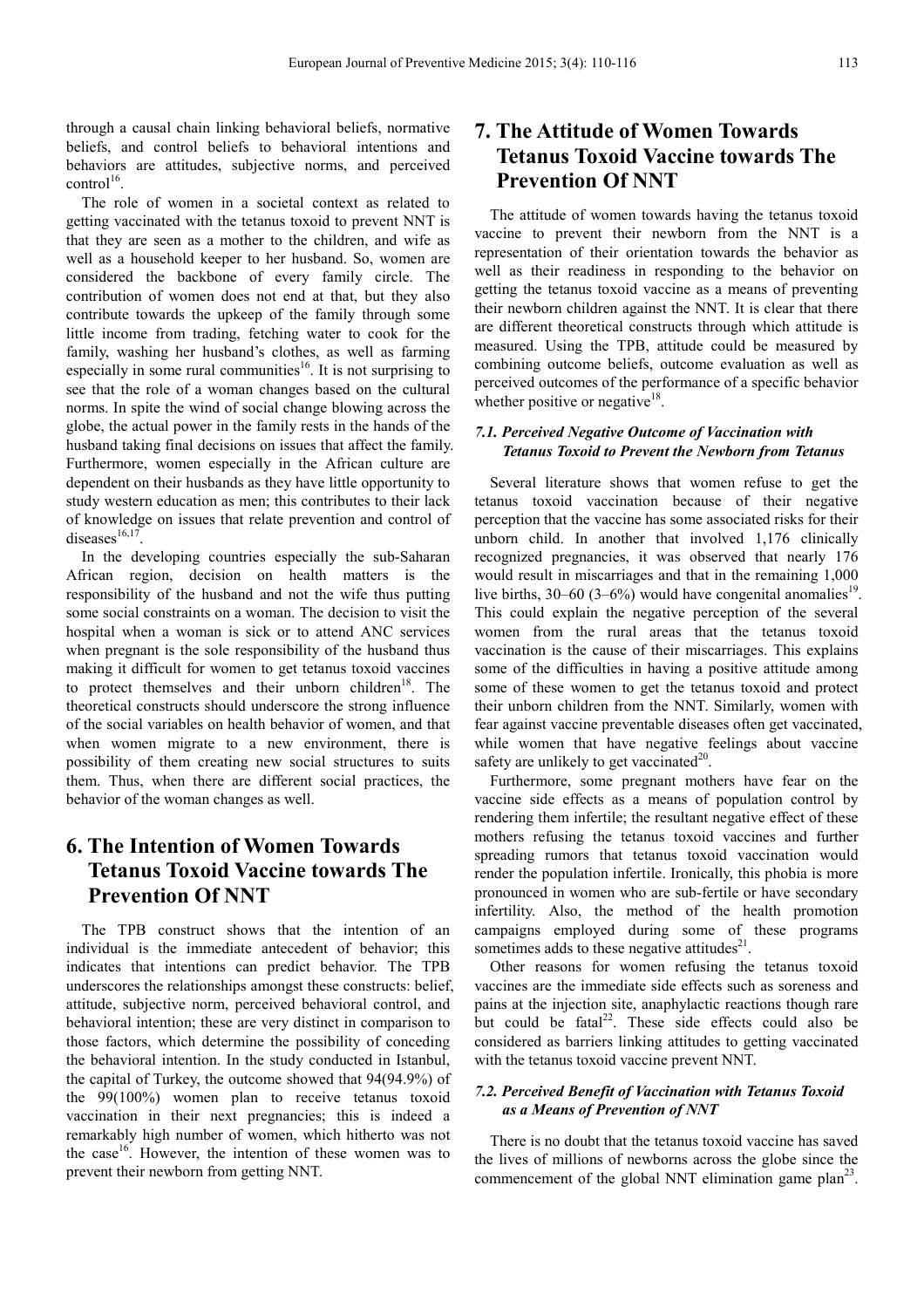It was estimated that between 1995 and 1996 in across 320 of the 560 countries, there was an estimated coverage of 80% (with at least two doses) of the tetanus toxoid vaccines in about 23 million women aged 18–35 especially in the developed countries<sup>23,24</sup>. The extensive tetanus toxoid vaccination coverage that saved the lives of millions has resulted in a positive attitude of women towards their behavior to have the tetanus vaccine as a means of prevention against NNT.

Furthermore, it is a government policy that tetanus toxoid is administered freely to all women of childbearing age; this also makes women develop the habit to perform behavioral intention towards getting vaccinated with the tetanus toxoid against the NNT.

# **8. The Subjective Norm of Women to Have Tetanus Vaccination to Prevent the Unborn from NNT**

As assumed in the TPB, the subjective norms are a function of normative beliefs; this is the belief of a person that an individual or a group thinks whether a person should perform or not perform the behavior. This theory further showed that to an extent, subjective norms could determine intentions. On the question of existence of any relationship between behavioral intention of a woman to get vaccinated with the tetanus toxoid to protect her unborn child from disease, it is clear that women who are approached with the information are more likely to indulge in the vaccination practice much more than those that lack the information<sup>18</sup>.

It is on record that in the developing countries of especially sub-Saharan Africa, culture and illiteracy are contributing factors to women not attending ANC services to get tetanus toxoid vaccination. As a result of these cultural beliefs women, especially in the rural areas, depend on their husbands for their source of livelihood. These women, who had little or no western education, almost have no knowledge of methods of disease prevention and control; however, decisions on health matters are purely that of the husbands<sup>18,24</sup>. Thus, the behavioral intention of these women on getting vaccinated with the tetanus toxoid to prevent their unborn children against NNT is largely dependent on their husbands and in some cases their relatives; this has great influences in the intention of these women. This was supported by a study, which showed that the intention of women to get the tetanus toxoid vaccine as a means of protecting the unborn child against NNT was an issue because their husbands told them to avoid vaccinations as it results in sterility<sup>18,24</sup>.

### *8.1. The Perceived Behavioral Control of Women to Tetanus Toxoid Vaccine to Prevent the Unborn from NNT*

As highlighted in the TPB, perceived behavioral control means the degree of beliefs of an individual on how difficult or easy the person feels regarding performing the behavior.

However, internal and external factors have great influence on people's ability to perform behavioral intention. As observed, perceived behavioral control can directly or indirectly have an impact on behavioral intentions<sup>25</sup>. There is a need to underscore the point that there are difficulties in the performance of women's behavioral intention towards the tetanus toxoid vaccination as a means of preventing NNT if they could not get adequate information from health care providers. In a study to assess the knowledge and behaviors of women of childbearing age in relation to tetanus toxoid immunization in a rural China, it was observed that women are unlikely to accept the tetanus toxoid vaccine if they lack the understanding of its benefits; this is because of the misconception that immunization could result in infertility or the mental status of the unborn child<sup>26</sup>. The need for medical personnel to have sufficient knowledge of NNT that can be shared with mothers should not be over emphasized.

Adequate explanation on the health benefits of tetanus toxoid vaccination and the ill side of NNT directly or indirectly impact on the behavioral intention of women towards getting vaccinated with the vaccine. In the event where the health worker could not provide a convincing explanation to mothers, the resultant effect would be noncompliance with the tetanus toxoid vaccination regimen. The lack of knowledge among women on NNT, tetanus toxoid vaccine, and doses required to confer immunity to them and their newborn children against NNT also inhibits them from getting vaccinated with the right vaccine<sup>16</sup>.

It has been shown that the women often lack adequate information on NNT, the benefits of attending antenatal clinics to get tetanus toxoid vaccination, and delivering in a hospital setting. Furthermore, women also lack information on to care for the umbilicus of the newborn child. In an attempt to obtain behavioral intention of these women, there is a need to supply the necessary information on NNT and the advantages of the tetanus toxoid vaccine to all eligible women. Effective communication of the right message in a simple and easy to understand way to these women is key. These should be done through all available channels ranging from mass media, health workers, social workers, religious groups, and influential people in the community. This would build up the knowledge of these women on NNT and tetanus vaccine to have a good perception that enables them to perform their behavioral intention<sup>27,28</sup>. When women have the necessary knowledge, and information on NNT and their ability to practice delivery through hygienic ways, their behavioral intention towards getting vaccinated with the tetanus toxoid vaccine tends to be improved. There are studies that indicated women with the ability to practice hygienic delivery are more likely to get the tetanus vaccine as a preventive measure towards neonatal tetanus as compared to those who did not have the ability<sup>28-30</sup>.

#### *8.2. The Conceptual Framework*

The conceptual framework suitable for a study that aims to prevent MNT in women of childbearing age is shown in Figure 1. This framework acts in a causal chain that links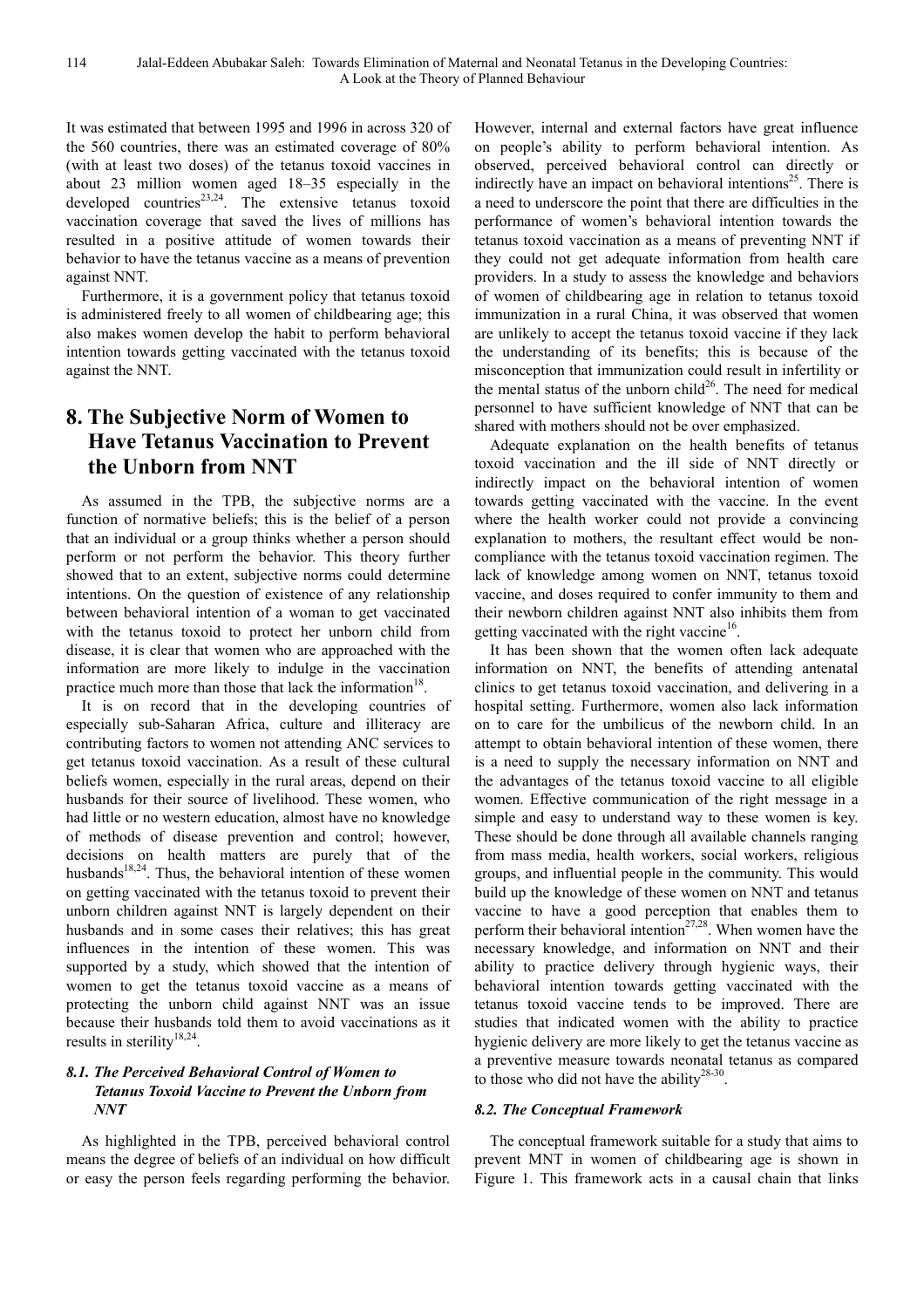behavioral beliefs, normative beliefs, and control beliefs to behavioral intentions and behaviors through attitudes, subjective norms, and perceived control $11$ .



*Figure 1. Figure showing applicability of TPB as a conceptual framework in the prevention of NNT in women of childbearing age.*

The external variables, which are *demographic variables, the knowledge of women on NNT, and the past experience of tetanus toxoid in the prevention of NNT,* operate through model constructs without independently contributing to the likelihood of performing behavior; these variables are demographic variables, the knowledge of women on NNT, and the past experience of tetanus toxoid in the prevention of NNT.

### **9. Conclusion**

This write-up was able to underscore the need for researchers to understand TPB and its applicability as the conceptual framework of choice in research studies on vaccine preventable diseases such as the NNT. The TPB is key towards understanding the participant's *attitude to behavior, subjective norm, and perceived behavioral control in* research studies on vaccine preventable diseases. Thus, selecting TRA and TPB towards NNT elimination as the framework of choice would help to understand the causal chain link of behavioral beliefs, normative beliefs, and control beliefs to behavioral intentions and behaviors through attitudes, subjective norms, and perceived control.

### **References**

- UNICEF, WHO, UNFPA (2000). Maternal and neonatal tetanus elimination by 2005. Strategies for achieving and maintaining elimination. Retrieved from http://www.unicef.org/health/files/MNTE%5Fstrategy%5Fpap er.pdf
- [2] WHO (2004). "The Global Burden of Disease 2004 Update" Retrieved from the state of  $\sim$ http://www.who.int/healthinfo/global\_burden\_disease/2004\_re port\_update/en/index.html
- [3] Kippengerg, R., Lawn, J., Darmstadt, G., Begkyoyian, G., ….Paul, V. (2005). Neonatal survival 3: Systematic scaling up of neonatal care in countries. *The Lancet*, *365,*1087- 98.Retrieved from the state of  $\sim$ http://www.ncbi.nlm.nih.gov/pubmed/15781104
- [4] The MDG Report (2012). We can end poverty 2015. UN Publication, New York. Retrieved from http://www.endpoverty2015.org/en/category/millenniumdevelopment-goals/
- [5] Ajzen, I. &Fishbein, M. (1980). Understanding attitudes and predicting social behavior. Englewood Cliffs, NJ: Prentice-Hall.
- [6] Ajzen, I. (1988). *Attitudes, personality and behavior*. Milton Keynes, England: Open University Press.
- [7] Ajzen, I. (1985). From intentions to actions: A theory of planned behavior. In J. Kuhl& J. Beckman (Eds.), *Actioncontrol: From cognition to behavior* (pp. 11- 39). Heidelberg, Germany: Springer
- [8] Glanz, K., Rimer, B. K., &Viswanath, K. (Eds). (2008). *Health behavior and health education: Theory, research, and practice* (4th ed.). San Francisco, CA: John Wiley & Sons
- [9] Moan, I. S., & Rise, J. (2005). Quitting smoking: Applying an extended version of the theory of planned behavior to predict intention and behavior. *Journal of Applied Biobehavioral Research, 10*, 39-68. Retrieved from http://people.umass.edu/aizen/abstracts/moan2005.html
- [10] Ribera, J. M., Hausmann-Muela, S., D'Alessandro, U., & Grietens, K. P. (2007). Malaria in pregnancy: What can the social sciences contribute? *PLoS Medicine 4(4)*, e92. doi:10.1371/journal.pmed.0040092
- [11] Aizen, I. (1991). The theory of planned behavior. *Organizational Behavior and Human Decision Processes*, *50*, 179-211
- [12] Bandura, A. (1982). Self-efficacy mechanism in human agency. *American Psychologist*, *37,* 122-47.
- [13] Ajzen, I., & Driver, B.L. (1991). Prediction of leisure participation from behavioral, normative, and control beliefs: An application of the theory of planned behavior. *Leisure Sciences, 13,* 185–204. Retrieved from http://people.umass.edu/aizen/abstracts/ajzen1991a.html
- [14] Armitage, C. J., & Conner, M. (2001). Efficacy of the theory of planned behavior: A meta-analytic review. *British Journal of Social Psychology40*(Pt 4), 471–499. Retrieved from http://www.researchgate.net/profile/Mark\_Conner/publication/ 227533335 Efficacy of the Theory of Planned Behaviour A\_metaanalytic\_review/links/00463513f63948370f000000
- [15] Conner, M., & Sparks, P. (2001). The theory of planned behavior and health behaviors. In M. Conner and P. Norman (eds.). *Predicting Health Behavior.* Philadelphia: Open University Press.
- [16] Kalaca, S. Y., &Yavuz, S. (2004). Missed opportunities for tetanus vaccination in pregnant women, and factors associated with seropositivity. *Public Health, 118*, 377-382. DOI: 10.1016/j.puhe.2003.12.011
- [17] Taneerananon, S. (2005). Poverty of the Thai Muslims in the south of Thailand: A Case of Pattani, Proceedings of the Ninth International Conference on Thai Studies, Northern Illinois University, DeKalb, Illinois, USA, April 36, 2005.